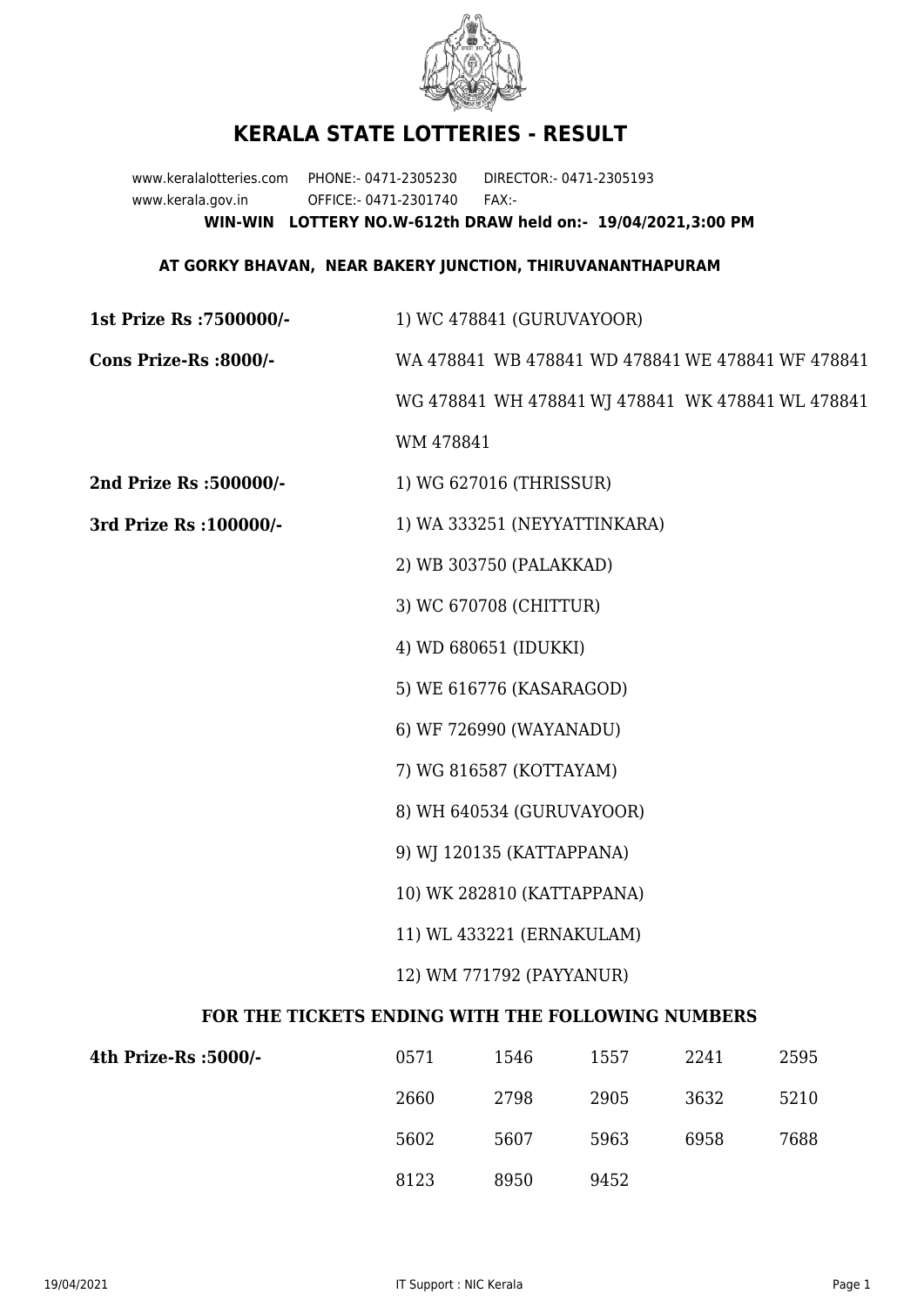| 5th Prize-Rs : 2000/- | 1011 | 1567 | 3130 | 3189 | 4585 |
|-----------------------|------|------|------|------|------|
|                       | 6041 | 6245 | 7274 | 9664 | 9809 |
| 6th Prize-Rs : 1000/- | 1415 | 1870 | 2577 | 3001 | 3071 |
|                       | 4065 | 4293 | 5273 | 6102 | 6133 |
|                       | 7933 | 9282 | 9411 | 9833 |      |
| 7th Prize-Rs :500/-   | 0237 | 0377 | 0611 | 0785 | 0901 |
|                       | 1053 | 1061 | 1137 | 1155 | 1267 |
|                       | 1283 | 1286 | 1289 | 1350 | 1677 |
|                       | 1691 | 1704 | 1801 | 2297 | 2301 |
|                       | 2324 | 2359 | 2638 | 2667 | 2803 |
|                       | 2837 | 3303 | 3382 | 3576 | 3715 |
|                       | 3728 | 3757 | 3813 | 3884 | 3974 |
|                       | 4049 | 4075 | 4091 | 4627 | 4902 |
|                       | 5214 | 5286 | 5471 | 5796 | 5895 |
|                       | 5980 | 6136 | 6390 | 6449 | 6694 |
|                       | 6741 | 6887 | 6971 | 6984 | 7070 |
|                       | 7074 | 7312 | 7376 | 7591 | 7624 |
|                       | 7651 | 7877 | 7886 | 8024 | 8140 |
|                       | 8166 | 8186 | 8302 | 8521 | 8623 |
|                       | 8875 | 8925 | 9146 | 9254 | 9337 |
|                       | 9361 | 9439 | 9537 | 9548 | 9681 |
|                       | 9718 | 9910 |      |      |      |
| 8th Prize-Rs : 100/-  | 0006 | 0060 | 0203 | 0293 | 0307 |
|                       | 0342 | 0348 | 0362 | 0476 | 0500 |
|                       | 0505 | 0533 | 0656 | 0743 | 0781 |
|                       | 0810 | 0820 | 0855 | 1340 | 1433 |
|                       | 1626 | 1642 | 1651 | 1753 | 1854 |
|                       | 1938 | 2000 | 2047 | 2099 | 2125 |
|                       | 2298 | 2471 | 2558 | 2578 | 2610 |